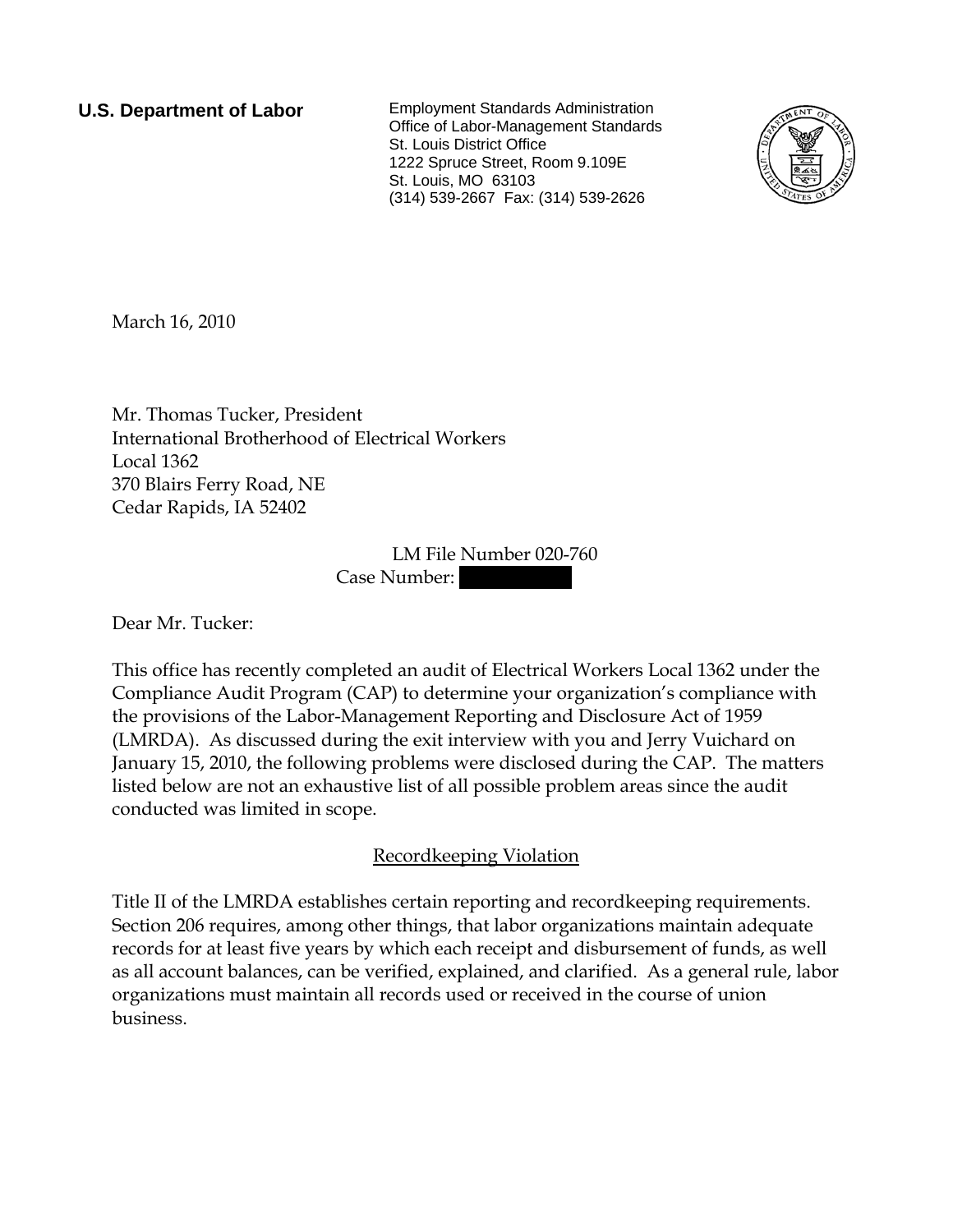Mr. Thomas Tucker March 16, 2010 Page 2 of 3

For disbursements, this includes not only original bills, invoices, receipts, vouchers, and applicable resolutions, but also documentation showing the nature of the union business requiring the disbursement, the goods or services received, and the identity of the recipient(s) of the goods or services. In most instances, this documentation requirement can be satisfied with a sufficiently descriptive expense receipt or invoice. If an expense receipt is not sufficiently descriptive, a union officer or employee should write a note on it providing the additional information. For money it receives, the labor organization must keep at least one record showing the date, amount, purpose, and source of that money. The labor organization must also retain bank records for all accounts.

The audit of Local 1362's 2008 records revealed the following recordkeeping violation:

Failure to record Fixed Assets

Local 1362 did not maintain an inventory of fixed assets it possesses, purchased, sold, or gave away. The union must report the value of any union property on hand at the beginning and end of each year in Item 29 of the LM-2. The union must retain an inventory or similar record of property on hand to verify, clarify, and explain the information that must be reported in Item 29.

Based on your assurance that Local 1362 will retain adequate documentation in the future, OLMS will take no further enforcement action at this time regarding the above violations.

## Reporting Violation

Failure to File Bylaws

The audit disclosed a violation of LMRDA Section 201(a), which requires that a union submit a copy of its revised constitution and bylaws with its LM report when it makes changes to its constitution or bylaws. Local 1362 amended its constitution and bylaws in 2005, but did not file a copy with its LM report for that year.

Local 1362 has now filed a copy of its constitution and bylaws.

## Other Violations

The audit disclosed the following other violation: